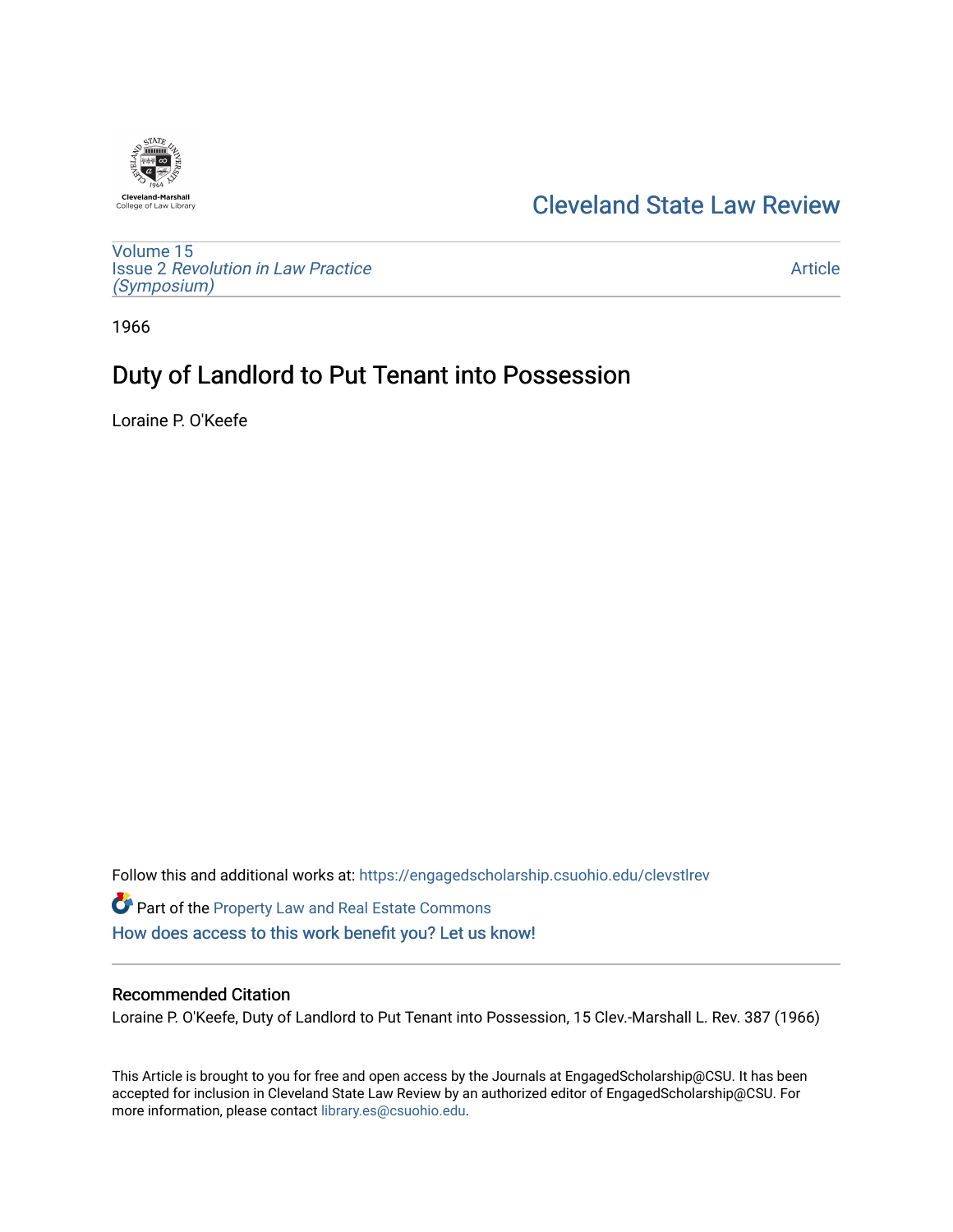### *Duty of Landlord to Put Tenant Into Possession*

#### *Loraine P. O'Keefe\**

**A S PIONEERING JUDGES** base their decisions more and more on  $\Lambda$  fairness and practicality, timeliness becomes an important test for any rule of law. This test becomes particularly pertinent when there exist, side by side, in connection with a single point of law, two irreconcilable views, both of which can boast of proud precedents and a heavy "weight of authority." **1** Such are the two views in regard to the very old landlord-tenant problem with which we are here concerned: in the absence of an express provision, is there implied, in the lessor-lessee relationship itself, an obligation on the part of the landlord to put the tenant into actual possession of the demised premises? The practical effect of such an obligation would require the landlord "to oust trespassers and wrongdoers so as to have it [the premises] open for entry by the tenant at the beginning of the term."<sup>2</sup> Whether the landlord should be thus charged is indeed an old problem, and yet is brand new, a potential source of contention each time that a lease is signed or an oral agreement to let is entered into. Thus the logic, or lack of it, in the reasoning supporting either of the two views on this issue must be considered in the light of what is practical today.

One view, known as the English rule, in spite of the fact that "courts in a considerable number of states" **3** also adhere to it, holds that "there is an implied covenant in a lease, on the part of the landlord, that the premises shall be open to entry **by** the tenant at the time fixed **by** the lease for the beginning of the term." 4 The American rule is the exact antithesis: there is no such implication; rather, the ousting of trespassers and wrongdoers is the responsibility of the lessee, and he has no remedy against the lessor for any third party unlawfully holding the

4 Ibid.

<sup>\*</sup>Student at Univ. of Calif., Hastings College of the Law.

**<sup>1</sup>**Hannan v. Dusch, 154 Va. **356, 153 S. E.** 824 **(1930):** "It is generally claimed that the weight of authority favors the particular view contended for. There are, however, no scales upon which we can weigh the authorities. In numbers and respectability they may be quite equally balanced." **2 Ibid.**

**<sup>3</sup>** West v. Kitchell, **109** Miss. **328, 68** So. 469 **(1915).**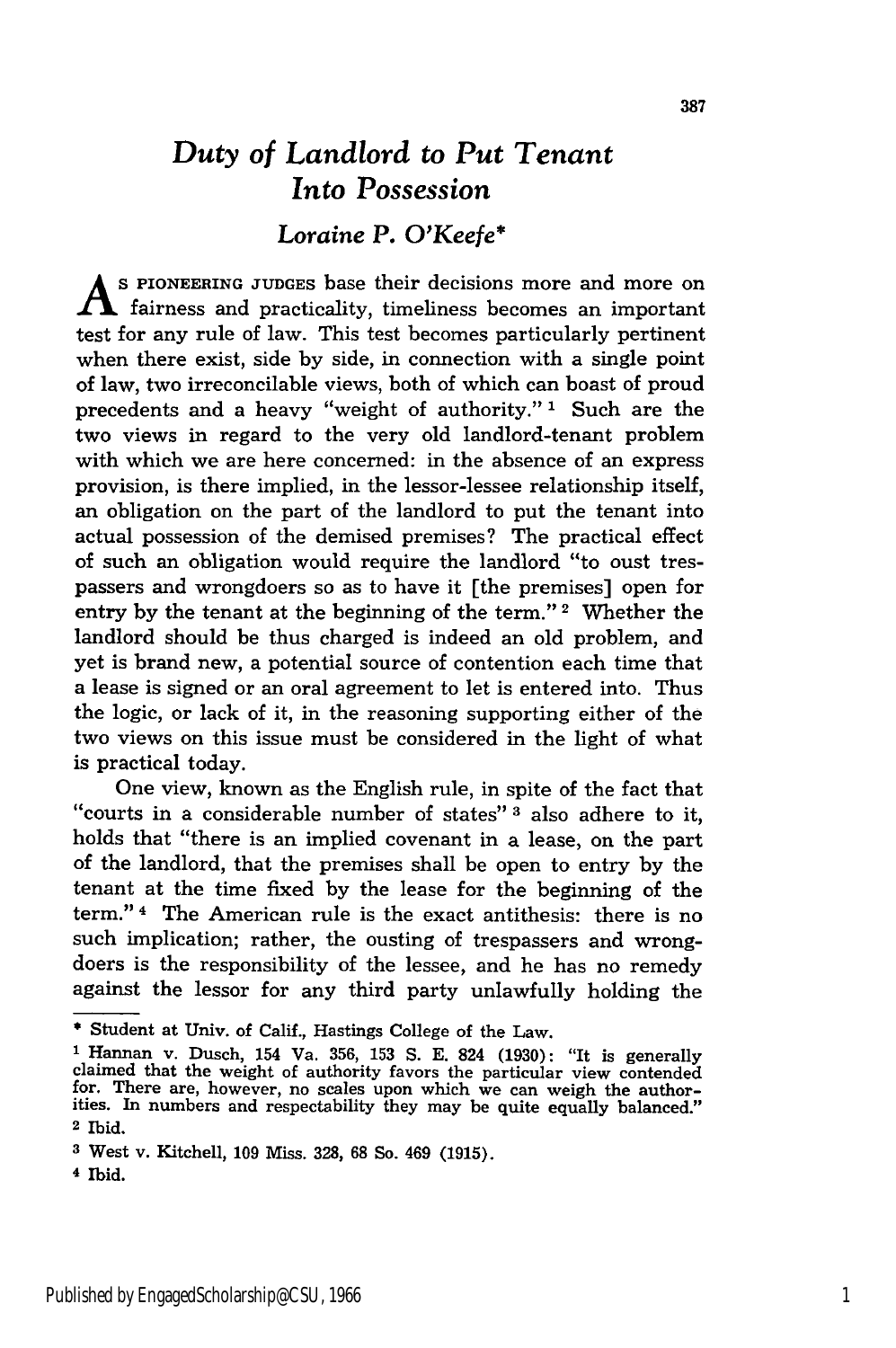388

premises at the commencement of his lease term; his remedy is against the wrongdoer.

The terms "unlawfully" and "wrongdoers" point to what the problem is not. It is not, as some have thought,<sup>5</sup> a question of an implied covenant for quiet enjoyment, which refers only to lawful obstacles placed in the lessee's path through some fault of the lessor. This covenant guarantees that no one with paramount title or sanction from the landlord will disturb the lessee: "The covenant for quiet enjoyment, whether express or implied, only means that the lessor shall have such title to the premises as will enable him to give a good unencumbered lease for the term demised. . **.** . Such a covenant is understood to confer upon the lessee a right to enter upon the premises, but nothing more." **1**

Therefore, the lessee has the legal right to enter on the day set by the lease, and there would be no question to discuss here except that the lessee sometimes is not able to enter because a third party is occupying the premises. Usually he is a holdover tenant who refuses to vacate when his lease expires. At this point adherents of the English rule would imply a right of the lessee to take legal action against the lessor, but those who hold to the American rule discover an anomaly in this position which disturbs their sense of logic. Vaughan (1665-1674), rejecting what he referred to as "strained" and "improbable," was actually defining the "American rule" when he said: ". **.** . it is unreasonable a man should covenant against the tortious acts of strangers, impossible for him to prevent . . . the covenantor, who is innocent, shall be charged, when the lessee hath his natural remedy against the wrong doer: and the covenantor made to defend a man from that which the law defends every man, that is, from wrong." **<sup>7</sup>**

Referring to the holding in Hayes v. Bickerstaff, then abruptly rejecting

(Continued on next page)

**<sup>5</sup>**A typical illustration: The lease "implies that the purchaser shall have possession; and without it, it would seem the covenant for quiet enjoyment is broken." King v. Reynolds, **67** Ala. **229 (1880).**

**<sup>6</sup>** Gazzola v. Chambers, **73 IIl. 75 (1874).**

**<sup>7</sup>**Hayes v. Bickerstaff, Vaugh. **118,** 124 Eng. Rep. **997 (1670),** echoed two and a half centuries later **by** Snider v. Deban, 249 Mass. **59,** 144 **N. E. 69** (1924).

An interesting speculation is why the English courts abandoned this approach. **Up** to **1790,** Vaughan's arguments were the law. What happened between **1790** and **1829** to cause the English jurists to do an apparently sudden (and unexplainable?) about face in Coe v. Clay, **5** Bing. 440, **130** Eng. Rep. **1131 (1829),** and cases following?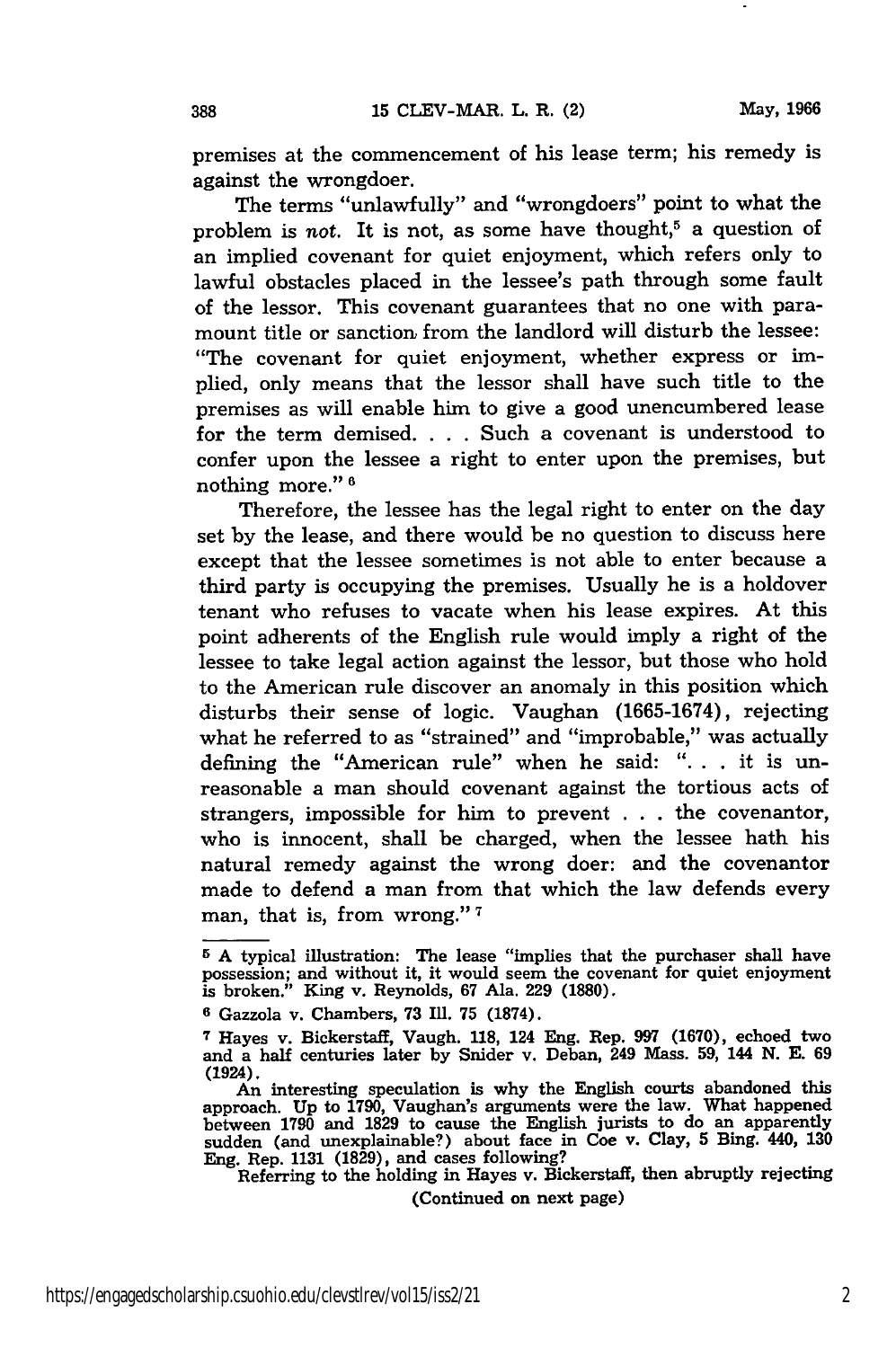It is this "legal exception" which affronted the court's sense of justice in *Hannan v. Dusch: s*

It does not occur to us now that there is any other instance in which one clearly without fault is held responsible for the independent tort of another in which he has neither participated nor concurred and whose misdoings he cannot control....

To apply the English rule you must imply a covenant on the part of the landlord to protect the tenant from the tort of another, though he has entered into no such covenant. This seems to be a unique exception, an exception which stands alone in implying a contract of insurance on the part of the lessor to save his tenant from all the consequences of the flagrant wrong of another person. Such an obligation is so unusual and the prevention of such a tort so impossible as to make it certain, we think, that it should always rest upon an express contract.

Defenders of the English rule are willing to make this ''unique exception" and place this "unusual obligation" on the landlord apparently (in part) for two historical reasons which no longer seem applicable:

1. The tenant at one time needed extra protection from the law; he had neither the education nor the material means to deal on an equal basis with the landlord. Might it not have been such consideration which led the learned judge in *Herpolsheimer v. Christopher9* to argue:

Can it be supposed that the plaintiff in this case would have entered into the lease if he had known at the time that he could not obtain possession on the first of March, but that he would be compelled to begin a lawsuit, await the law's delays, and follow the case through its devious turnings to an end before he could hope to obtain possession of the land he had leased? Most assuredly not. It is unreasonable to suppose that a man would knowingly contract for a lawsuit or take the chance of one.

This appears to be a one-sided appeal on behalf of the tenant. A modern court, looking for equal justice for landlord and tenant, might well ask just what led the Nebraska court to think

<sup>(</sup>Continued from preceding page)

it, Coe v. Clay became the basis for the English rule. King v. Reynolds (1880) supra n. **5,** the leading American case affirming the English rule, relies heavily on Coe v. Clay.

**<sup>8</sup>** *Supra* n. 1.

**<sup>9 76</sup>** Neb. **352, 107 N.** W. **382 (1906).**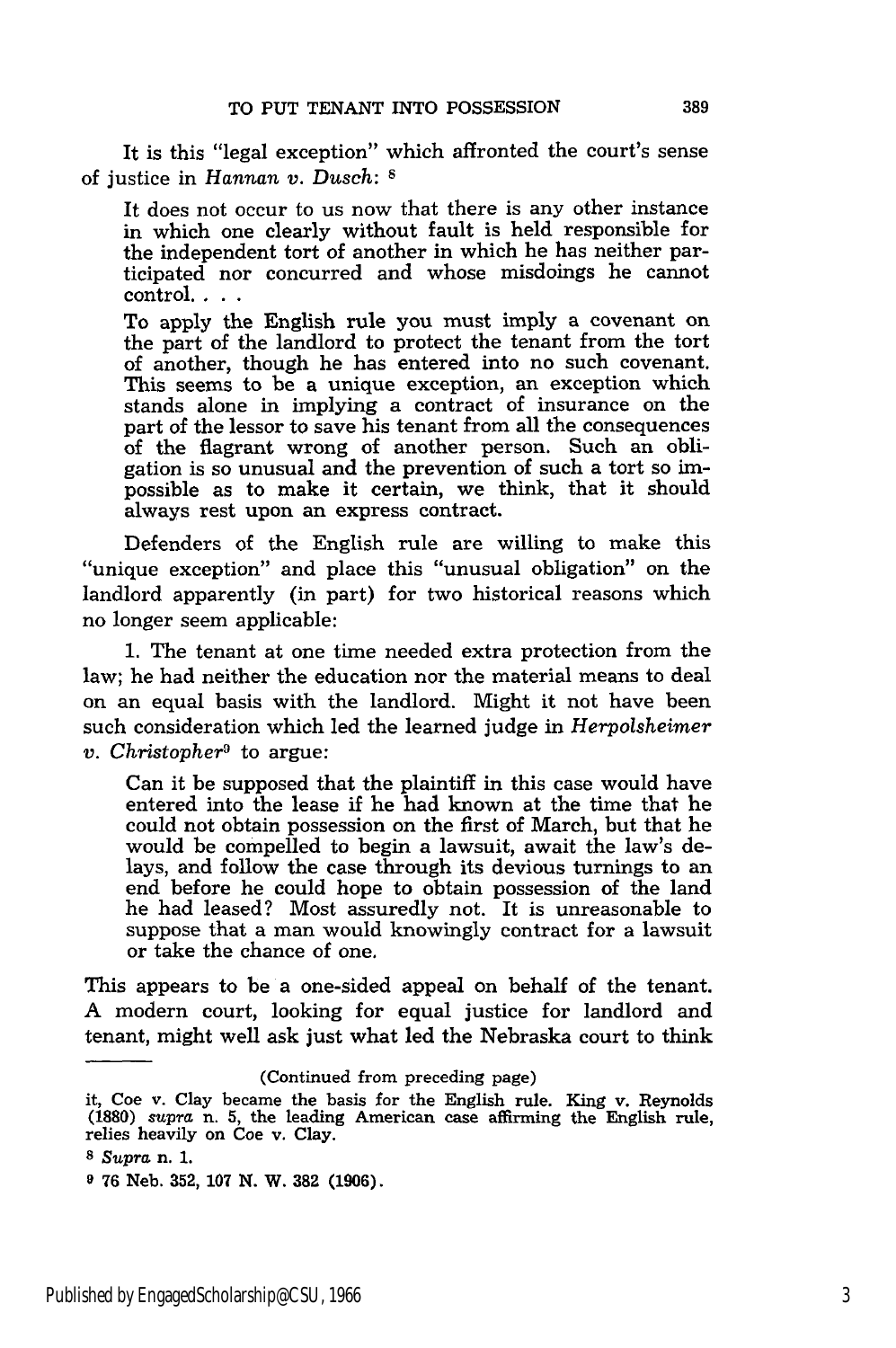the landlord would know any more about the tortious plans of the former tenant than the new lessee did. Of course, "the tenant will suffer delay in obtaining possession if he is forced to sue for it, but so would the landlord under the same circumstances." Are we willing, then, in the light of present-day conditions, to continue making the "unique exception"? Mr. Freeman, in his notes to Sloan *v. Hart,10* urges upon us the rule which would be "in accordance with the general course of business dealings in respect to insurance against the chances of a lawsuit" **:**

It is not, we believe, customary for a person who contracts in respect to any subject to insure the other party against lawsuits. Indeed, both the landlord and tenant have a right to presume that a former tenant will vacate at the end of his term, and that no one will unlawfully prevent the new tenant from going into possession. To sue or be sued is a privilege or misfortune which may occur to anyone.

Needless to say, the "misfortune" of having to take legal action can be easily averted by including in the lease an express guaranty of possession, a safeguard which most tenants today (literate, even affluent, possibly with attorneys of their own) can easily provide for.

2. The land must be actually delivered to the tenant: "When realty is the subject, still there must be livery of seisin." **11** Since possession is not transferred until the lessee enters and begins occupancy, the right remains in the landlord to eject any holdover. Under the American rule, however, the right to possession passes when the lease is executed:

Indeed, as to the remedy by ejectment, the suit must be brought by the lessee, the right of entry being in him alone at the time.

When the defendant leased the land to the plaintiff, the contract of leasing transferred to the plaintiff all the possession the defendant had; and if a trespasser afterwards went into possession, his acts were a trespass against the lessee and not against the landlord.<sup>12</sup>

**<sup>10 150</sup>** N. **C.** 269, 63 S. E. **723** (1909).

**<sup>11</sup>**King v. Reynolds, *supra* n. 5.

<sup>12</sup> Gardner v. Keteltas, **3** Hill. (N. Y.) 330 (1842), generally considered the origin of the American or New York rule.

In accord: McGhee v. Cox, **116** Va. **718, 82** S. E. **701** (1914): "The general rule is that a lease becomes complete and takes effect upon its execu- tion, unless otherwise specifically provided, and entry by the lessee is not necessary to give it effect."